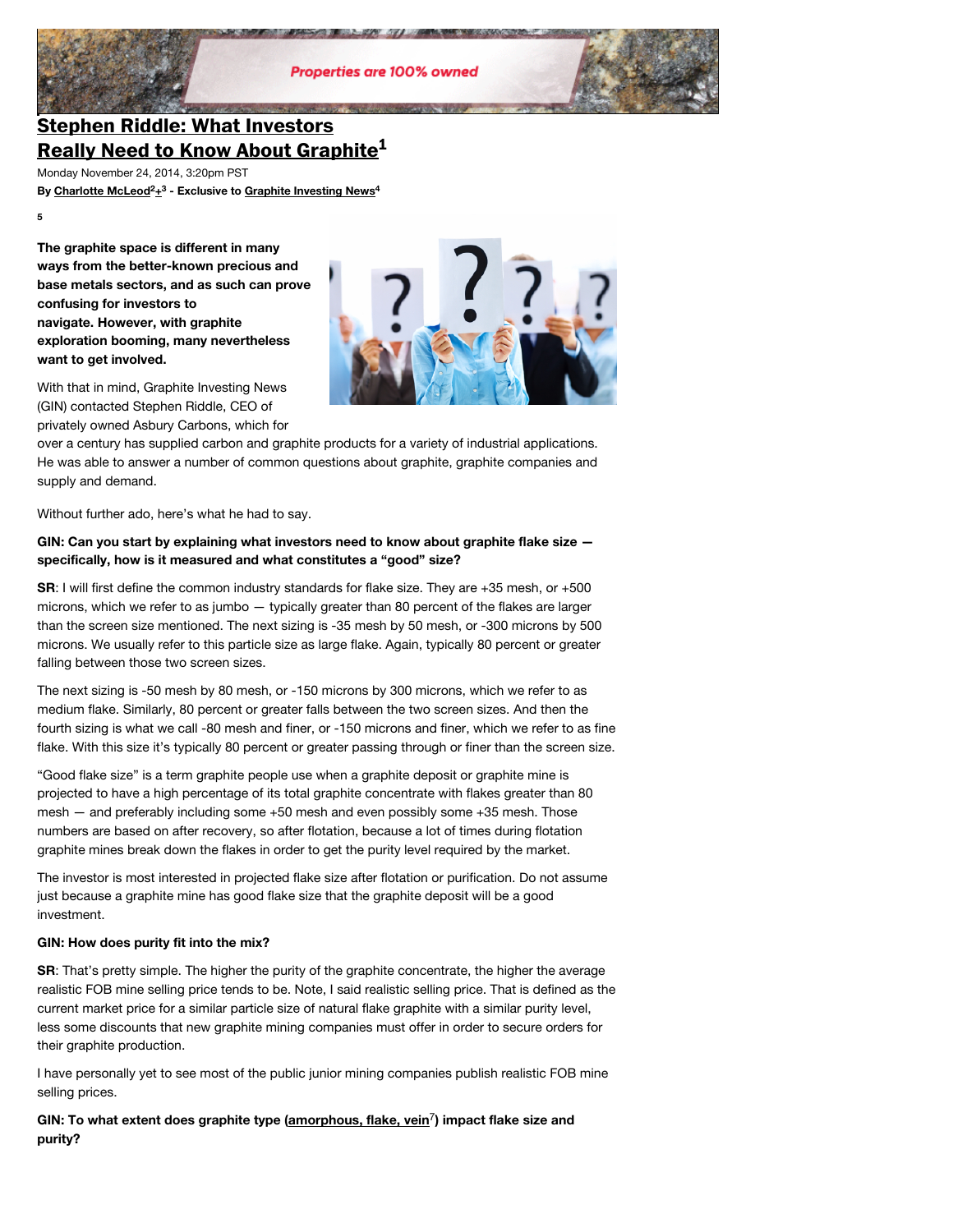**SR**: First let me explain that all three types of graphite come from veins, though there are differences.

Amorphous we prefer to refer to as microcrystalline-type natural graphite. The reason is that it is made up of extremely small, crystal-like particles that do not form crystal faces that are visible to the naked eye. Amorphous-type graphite that is marketable today is found in purity ranges typically between 70 and 90 percent within ore veins — you can't afford to upgrade it if you are to be cost effective.

The flake type, which is the most common type of natural graphite, is found as free flakes within graphite veins and ranges in flake size anywhere from 75 microns to as large as 850 microns. The veins typically have purity levels of anywhere from 1 to 30 percent. However, at times flake deposits have been found with pockets where purity levels go up as high as 60 to 70 percent.

Flake graphite either has to be crushed and then floated if it's in hard ore, or if it's in soft ore you can skip the crushing stage and just do the flotation to try to get the flakes to at least 80 to maybe as high as 98 percent purity before it's marketable. The preferred purity level is 94 to 96 percent.

Finally, the third type, vein type, which we prefer to refer to as crystalline-vein type, currently only comes from Sri Lanka. This graphite has a morphology that ranges from a flake-like particle for the really fine particles, to a needle-like particle shape for the medium particles, to a grainy or lumpy particle shape for the large and jumbo particle sizes. The veins typically have purity levels of 70 to 99+ purity without any upgrading or flotation. However, the veins are extremely small and range between 5 and 150 centimeters wide. All of the crystalline-vein mines are currently underground.

## **GIN: All that said, you mentioned via email that flake size and purity are not necessarily what investors should be concerned with — really what they should worry about is average realistic selling price per tonne vs. average projected cost to produce a tonne of graphite concentrate. Can you expand?**

**SR:** All or most of the junior graphite companies are wasting a lot of money and not spending money on the most important issue that investors need to address: what is the difference between average realistic selling price per tonne vs. average projected cost to produce a tonne of graphite concentrate?

Junior graphite companies should be spending investors' money on finding ways to reduce projected costs and on finding ways to increase average selling prices. At the same time, they should be using realistic annual capacity volumes that will not oversupply the graphite market and are sellable — based on today's demand, the market is not ready for any graphite mines with much over 25,000 tonnes of annual capacity. The market just has not been growing, and if anything in the last two years it has dwindled a bit. The only growth currently for new and exsisting graphite mines outside of China is to be able to take market share from the Chinese graphite producers.

## GIN: Does that mean all the fuss about Tesla Motors' (NASDAQ:<u>TSLA</u><sup>8</sup>) graphite **requirements have been blown out of proportion?**

SR: When it comes to Tesla, first they and their battery partner Panasonic (TSE: 6752<sup>9</sup>) have to determine if they want to switch to natural graphite from **synthetic<sup>10</sup>.** It's my understanding that they are using synthetic graphite currently. Yes, we know that natural **spherical<sup>11</sup>** purified graphite is a lower-cost anode material, but what we don't know is if it will meet Tesla's current and future performance criteria.

Then if they do decide to go into using natural graphite as their anode material, will they want to purchase supply from North America, where I project the costs will be substantially higher than what the Chinese costs are today?

## **GIN: China's supposed to be doing its graphite industry clean up — is that not really affecting operations there?**

**SR**: A little bit, but not in a major way. What we've seen mostly is that there's just been a few of the higher-purity grades where supply is closer to demand, so you've seen some price changes. For the lower purities of below 94, it's gone in the opposite direction. What's also compounded supply issues for less-than-94 purity is we've had some new mines open, and they are adding capacity on the world market for lower-purity carbons.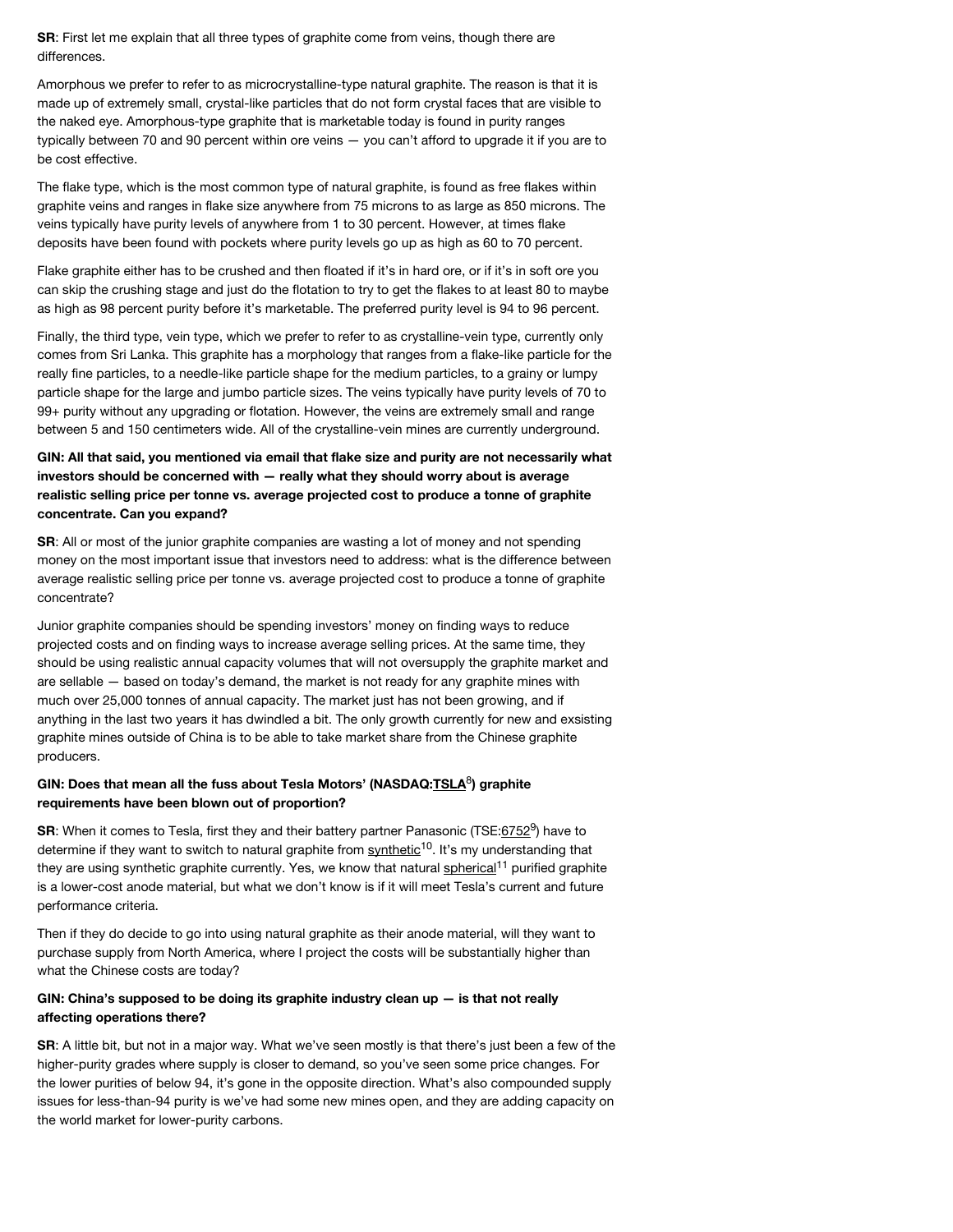#### **GIN: What about graphene? Do you see it becoming a significant source of demand for graphite?**

**SR**: First, understand that graphene has two production methods. One is referred to as top down, the other is bottom up. Natural graphite is only used in the top down process. My feeling is graphene is a very unique material and has potential market applications in many different products. We also know a little graphene goes a long way. So do I see significant demand any time soon? No. Do I believe graphene will be a raw material of the future? Yes.

As an investor, I think what you first have to understand is which process of making graphene is preferred for each of the different potential market applications. Second, when do you believe those market applications will realistically come to fruition and require some volumes of graphene?

## **GIN: Given all those supply/demand factors, how important are offtake agreements for graphite companies to have? Is it possible to succeed without one?**

**SR**: I believe offtake agreements are extremely important for any new graphite mine. That's because natural graphite is not as easy to sell, mine and produce to market requirements as most people envision. It's important that junior mining companies find somebody that really has graphite experience and understands what the requirements of potential customers are and can assist on technical matters related to meeting or exceeding market requirements.

## **GIN: That's a lot of information to take in. To sum up, what should investors keep in mind when looking at graphite companies? Are there any you feel are doing a good job of telling investors what they really need to know?**

**SR**: No, not really. The problem as I see it is we have a substantial amount of overvalued junior graphite mining companies with no current revenues. The investors, the promoters, the junior mining companies themselves have done a fantastic job of promoting themselves and each other with the net result being that their market caps are way overvalued. The downside of overvalued junior graphite mining companies is that in most cases they are worth more not being in the graphite business than they ever will be worth if they generate graphite revenues and hopefully some profits. So this is a major issue the graphite industry and potential investors have to deal with if investors expect to make a return on their capital.

I think the other big issue is that the investment community has only really looked at the big or mega graphite mines. They've avoided the small graphite mines that can be profitable and are more realistic. This is another major issue we in the graphite industry have to try to change. We need to try to get investors interested in the smaller graphite mines because the big or mega graphite mines require a lot of demand; it isn't here today, which means they will have a very difficult time becoming profitable. I know how a lot of them got started — they started out wanting to produce 20,000 to 25,000 tonnes a year, and they then found out their costs weren't low enough. So then they said, "well, what happens if we produce 50,000 or 80,000 tonnes a year. Oh look, we now can get our costs down to much lower cost per tonne."

Well that's normally true in any business as you create more volume. But then the question is where are you going to sell it all, and are you going to be able to sell it all at market prices – or are you going to have to discount substantially to sell it all? I also believe a low selling price will not sell all the graphite. So even if you did discount it substantially, you're going to have a tough time selling all the volume annually.

The real issue investors must ask is what do junior graphite mining companies project in terms of cash flow? It doesn't necessarily mean larger flakes — yes, larger flakes will have a higher average selling price than finer flakes of the same purity. But if you mine a deposit that only produces fine flakes, but the costs are extremely low, that could be a very good investment.

#### **GIN: What graphite market developments can investors expect as we head into 2015?**

**SR**: That's a good question. With new graphite mines opening up outside of China, and the fact that the market hasn't been really growing lately, I'm going to say that in certain grades, especially the lower-purity grades (less then 93 percent carbon), there's probably going to be a surplus in supply.

In the higher carbon grades (94 to 97 percent purity), the supply will be bit closer to demand due to the fact that the new graphite mines most likely won't be able to produce higher-carbon material — initially, at least.